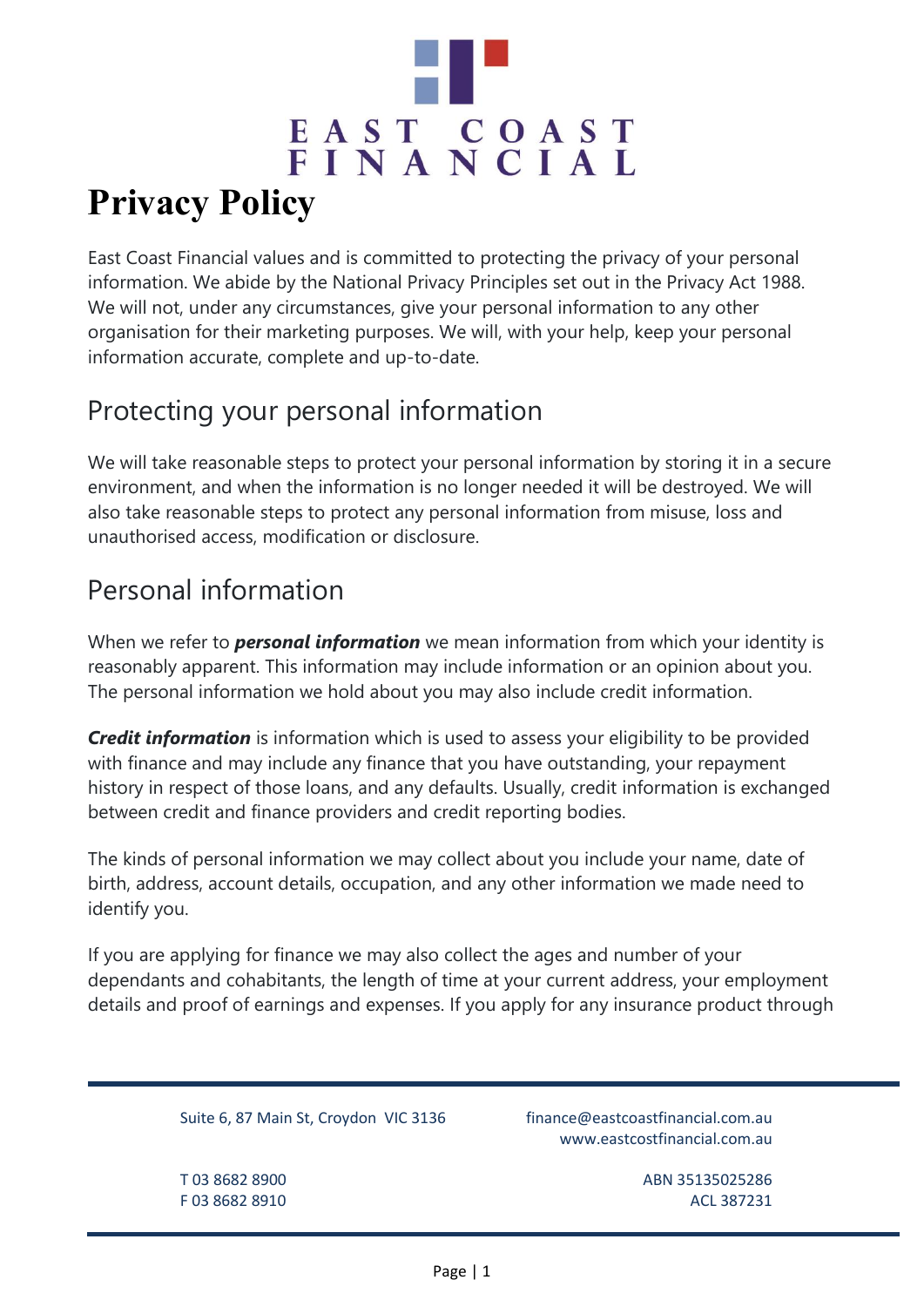

us we may also collect your health information. We will only collect health information from you with your consent.

# Why we collect your personal information

We collect personal information for the purposes of assessing your application for finance and managing that finance. We may also collect your personal information for the purposes of direct marketing and managing our relationship with you. From time to time we may offer you other products and services.

You may opt out of direct marketing at any time by contacting us by phone (03) 8682 8900 or email: [care@eastcoastfinancial.com.au](mailto:care@eastcoastfinancial.com.au)

To enable us to maintain a successful business relationship with you, we may disclose your personal information to other organisations that provide products or services used or marketed by us. We may also disclose your personal information to any other organisation that may have or is considering having an interest in your finance, or in our business.

### How do we collect your personal information?

Where reasonable and practical we will collect your personal information directly from you. We may also collect your personal information from finance brokers and other people such as accountants and lawyers.

### Do we disclose your personal information?

We may disclose your personal information:

• to prospective funders or other intermediaries in relation to your finance requirements;

• to other organisations that are involved in managing or administering your finance such as third party suppliers, printing and postal services, call centres;

• to companies that provide information and infrastructure systems to us;

Suite 6, 87 Main St, Croydon VIC 3136 finance@eastcoastfinancial.com.au

www.eastcostfinancial.com.au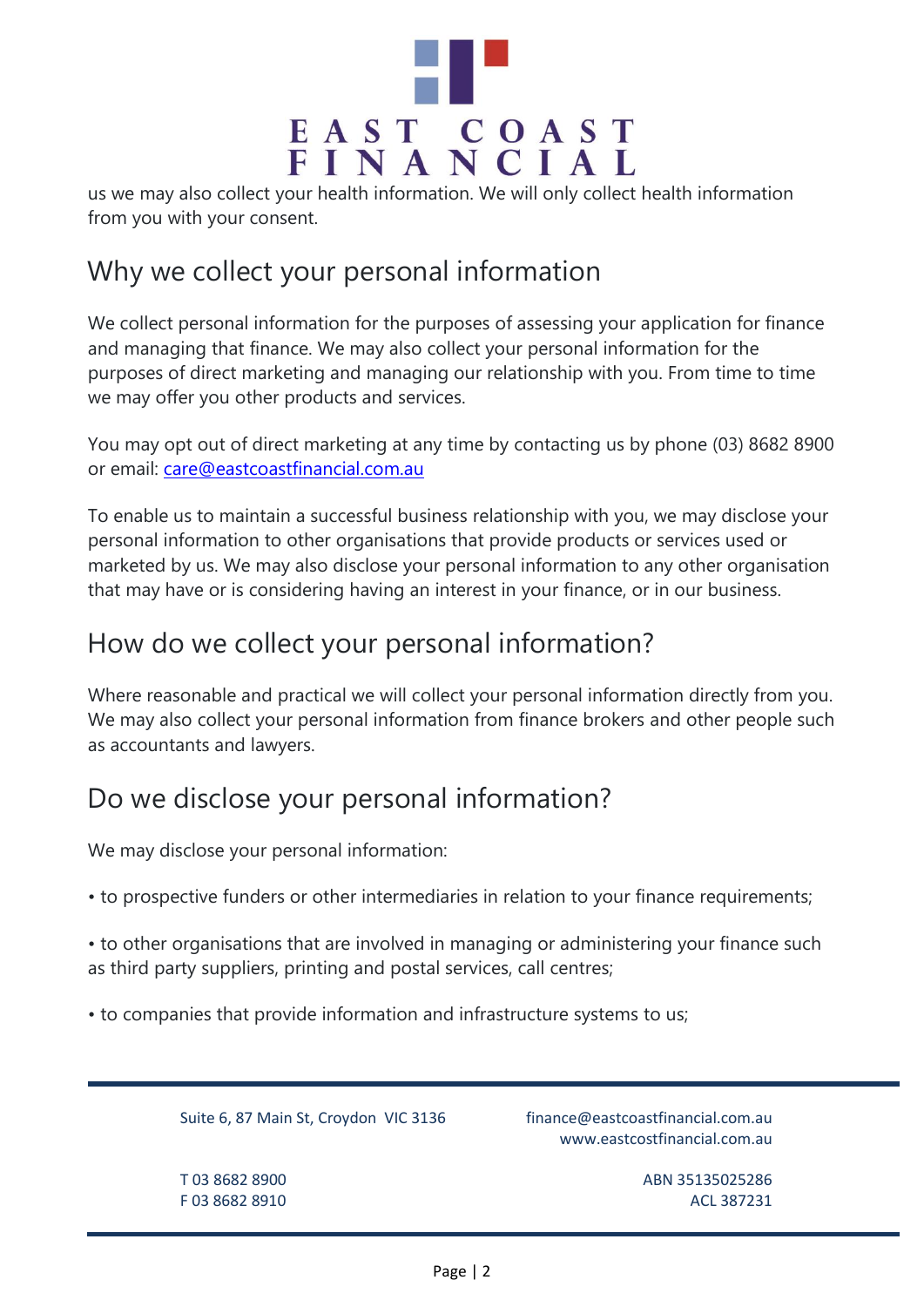

- to anybody who represents you, such as finance brokers, lawyers and accountants;
- to anyone, where you have provided us consent;

• where we are required to do so by law, such as under the *Anti-Money or Laundering and Courter Terrorism Financing Act 2006 (Cth);*

• to investors, agents or advisers, or any entity that has an interest in our business; or

• to your employer, referees or identity verification services.

Prior to disclosing any of your personal information to another person or organisation, we will take all reasonable steps to satisfy ourselves that:

(a) the person or organisation has a commitment to protecting your personal information at least equal to our commitment, or

(b) you have consented to us making the disclosure.

We may use cloud storage to store the personal information we hold about you. The cloud storage and the IT servers may be located outside Australia.

We may use overseas organisations to help conduct our business, As a result, we may need to share your information with such organisations outside Australia. The countries in which those organisations are located are: India

#### Keeping in touch with you

As a valued client, we would naturally like to keep in touch with you and provide you with current information about market conditions, mortgage loans and other related areas of interest. If you do not wish to receive this information, you may at any time decline to do so by telephoning (03) 8682 8900 or by e-mailing us at *care@eastcoastfinancial.com.au*

### Access and correction to your personal information

Suite 6, 87 Main St, Croydon VIC 3136 finance@eastcoastfinancial.com.au

www.eastcostfinancial.com.au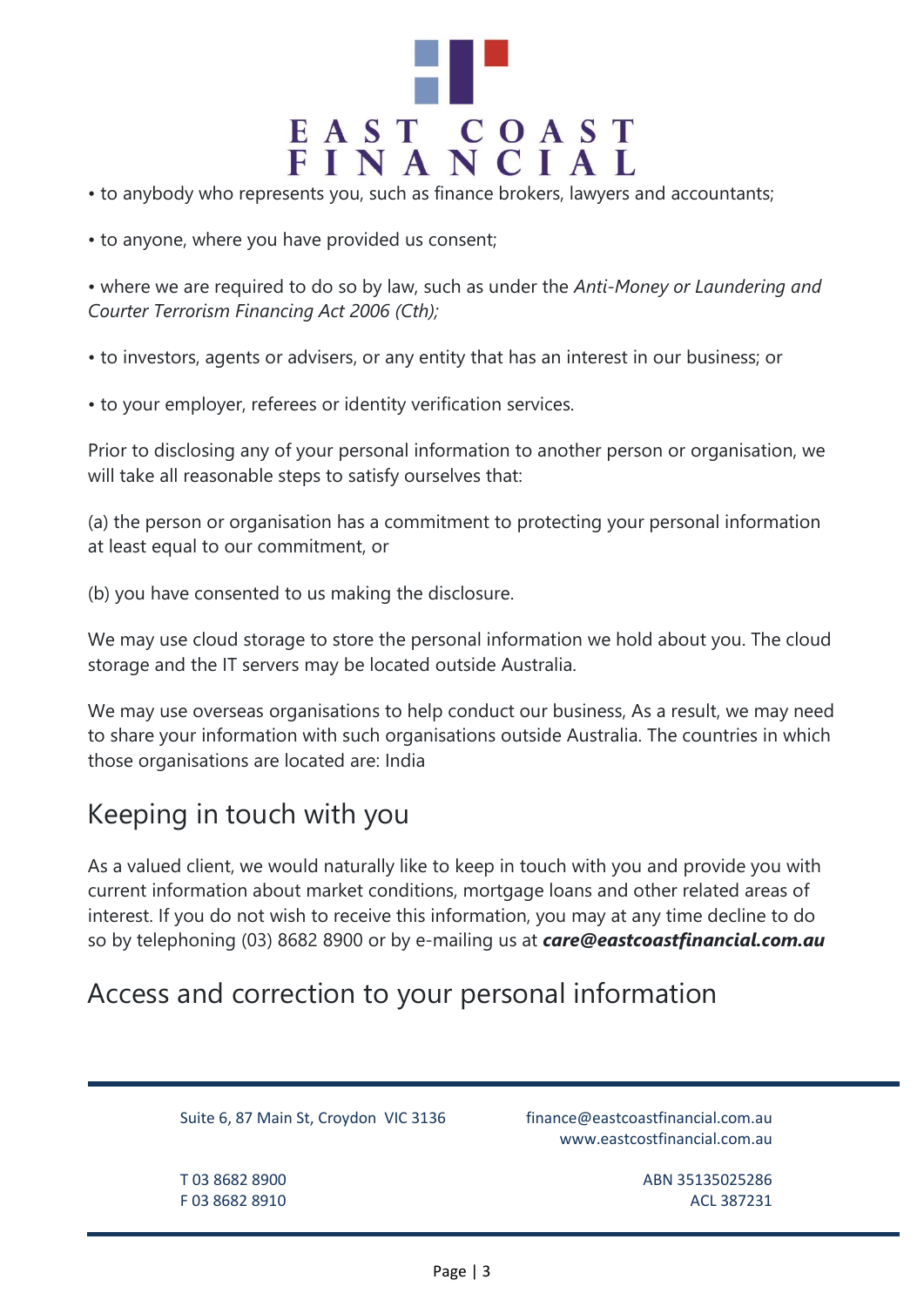

We will provide you with access to the personal information we hold about you. You may request access to any of the personal information we hold about you at any time.

We may charge a fee for our costs of retrieving and supplying the information to you.

Depending on the type of request that you make we may respond to your request immediately, otherwise we usually respond to you within seven days of receiving your request. We may need to contact other entities to properly investigate your request.

There may be situations where we are not required to provide you with access to your personal information, for example, if the information relates to existing or anticipated legal proceedings, or if your request is vexatious.

An explanation will be provided to you if we deny you access to the personal information we hold about you.

If any of the personal information we hold about you is incorrect, inaccurate or out of date you may request that we correct the information. If appropriate we will correct the personal information. At the time of the request, otherwise, we will provide an initial response to you within seven days of receiving your request. Where reasonable, and after our investigation, we will provide you with details about whether we have corrected the personal information within 30 days.

We may need to consult with other entities as part of our investigation.

If we refuse to correct personal information we will provide you with our reasons for not correcting the information.

#### Business without identifying you

In most circumstances it will be necessary for us to identify you in order to successfully do business with you, however, where it is lawful and practicable to do so, we will offer you the opportunity of doing business with us without providing us with personal information, for example, if you make general inquiries about interest rates or current promotional offers.

Suite 6, 87 Main St, Croydon VIC 3136 finance@eastcoastfinancial.com.au

www.eastcostfinancial.com.au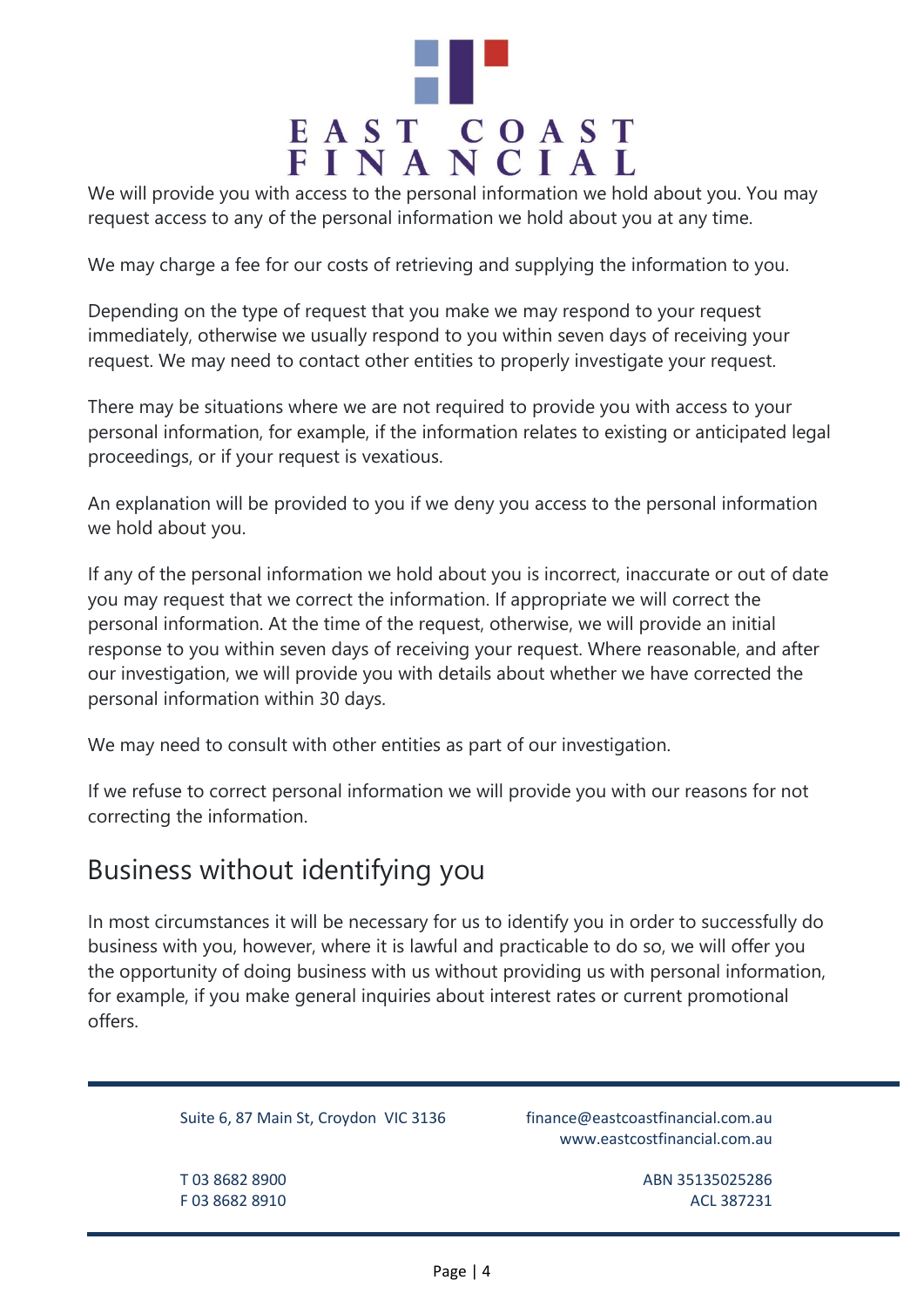

### Sensitive information

We will only collect sensitive information about you with your consent. Sensitive information is personal information that includes information relating to your racial or ethnic origin, political persuasion, memberships in trade or professional associations or trade unions, sexual preferences, criminal record, or health.

# **Complaints**

If you are dissatisfied with how we have dealt with your personal information, or you have a complaint about our compliance with the Privacy Act, you may contact our complaints officer on *care@eastcoastfinancial.com.au*

We will acknowledge your complaint within seven days. We will provide you with a decision on your complaint within 30 days.

If you are dissatisfied with the response of our complaints officer you may make a complaint to the Privacy Commissioner which can be contacted on either [www.oaic.gov.au](http://www.oaic.gov.au/) or 1300 363 992.

### Further information

You may request further information about the way we manage your personal information by contacting us.

# Change in our privacy policy

We are constantly reviewing all of our policies and attempt to keep up to date with market expectations. Technology is constantly changing, as is the law and market place practices.

As a consequence we may change this privacy policy from time to time or as the need arises.

You may request this privacy policy in an alternative form.

Suite 6, 87 Main St, Croydon VIC 3136 finance@eastcoastfinancial.com.au

www.eastcostfinancial.com.au